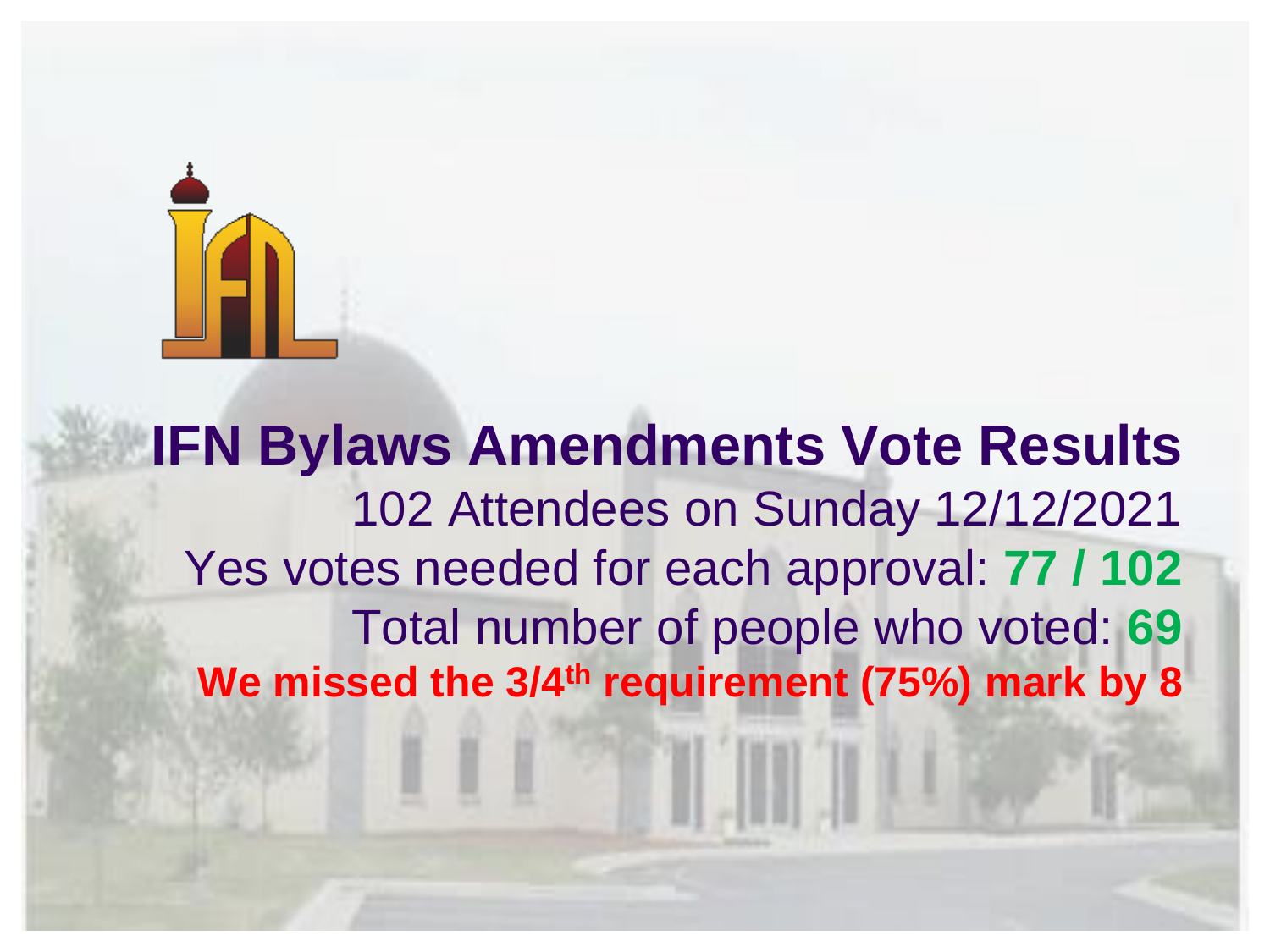# **Membership – Voting rights Amendment 1**



| <b>Current</b><br><b>Section 3.3</b>                            | <b>Proposed</b>                              | <b>Comments</b>                                                                                |
|-----------------------------------------------------------------|----------------------------------------------|------------------------------------------------------------------------------------------------|
| Met membership dues by March<br>31 of the current election year | September 15 of the current<br>election year | Most members renew during<br><b>Ramadan and Sunday school</b><br>registration – captures both. |

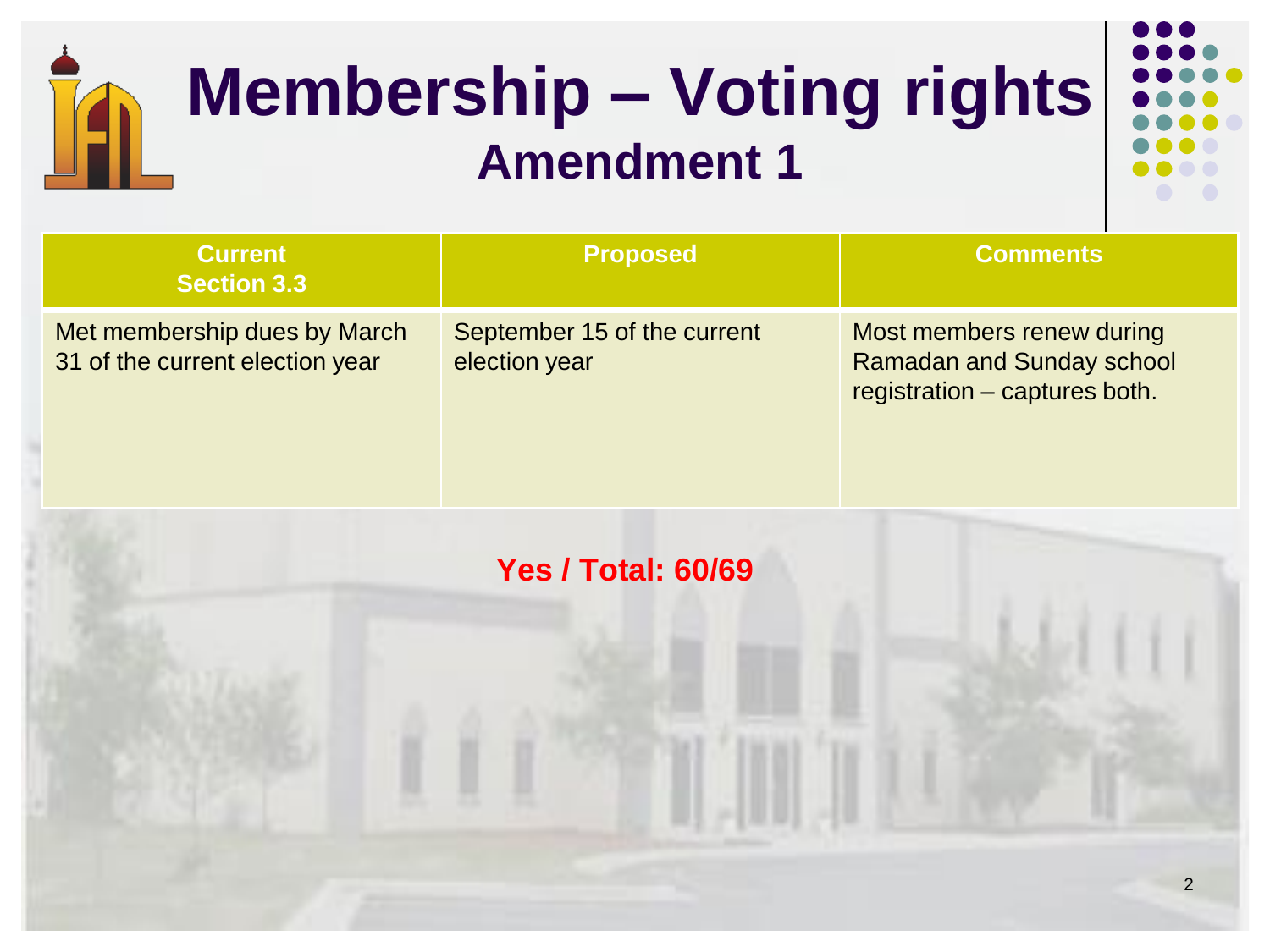

| <b>Current</b><br><b>Section 3.3</b>          | <b>Proposed</b>                                                                                                                                                       | <b>Comments</b>                           |
|-----------------------------------------------|-----------------------------------------------------------------------------------------------------------------------------------------------------------------------|-------------------------------------------|
| Has been in good standing for 1<br>(one) year | Has been in good standing for<br>365 calendar days as of<br>September 15 of the election<br>year. This will require<br>membership for current year and<br>prior year. | Avoids confusion about what is 1<br>year. |

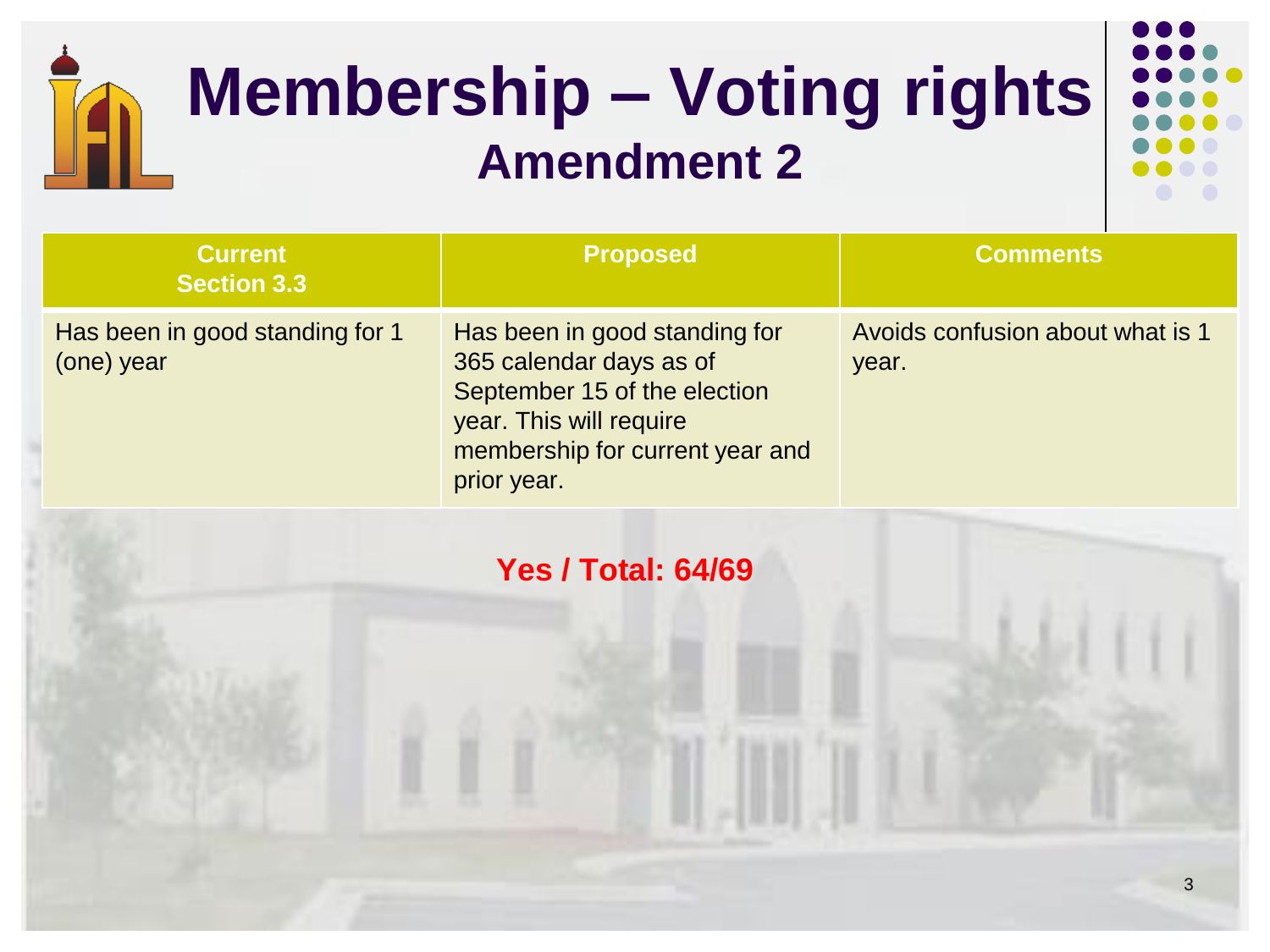

### **Membership – Dues Amendment 3**



| <b>Current</b><br><b>Section 3.8.1</b>                                                     | <b>Proposed</b>                                                                                                                                                                                                                                                                                                           | <b>Comments</b>                                                        |
|--------------------------------------------------------------------------------------------|---------------------------------------------------------------------------------------------------------------------------------------------------------------------------------------------------------------------------------------------------------------------------------------------------------------------------|------------------------------------------------------------------------|
| No guidance regarding<br>membership for large donors who<br>don't explicitly pay donation. | For regular members - Individuals<br>who make donations (excluding<br>zakat/sadaqah and donations<br>dedicated to specific non-IFN<br>organizations) that are equal to or<br>greater than the membership<br>dues will be contacted to give<br>their consent to become a<br>member for the year subject to<br>section 3.2. | Prevents alienation of large<br>donors especially during<br>elections. |
|                                                                                            | <b>Yes / Total: 56/69</b>                                                                                                                                                                                                                                                                                                 |                                                                        |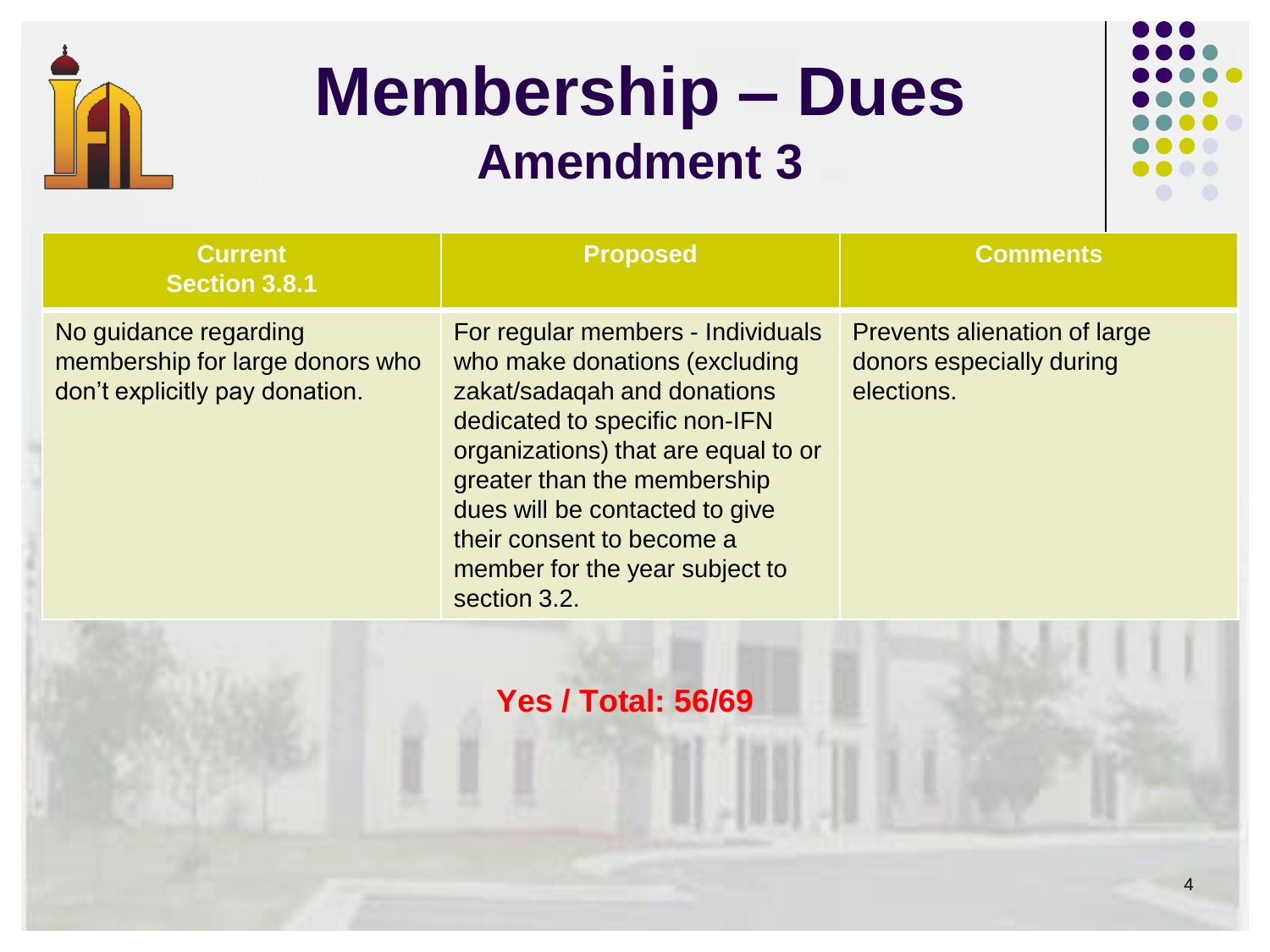

#### **Budget and Projects Amendment 4**



| <b>Current</b><br><b>Section 4.3.6</b>                                                                           | <b>Proposed</b><br>4.2.1.4                                                                                                                                                                                                                                                                                                                                                                                                                                                                                                                                         | <b>Comments</b>                                                                                                               |
|------------------------------------------------------------------------------------------------------------------|--------------------------------------------------------------------------------------------------------------------------------------------------------------------------------------------------------------------------------------------------------------------------------------------------------------------------------------------------------------------------------------------------------------------------------------------------------------------------------------------------------------------------------------------------------------------|-------------------------------------------------------------------------------------------------------------------------------|
| Prepare and present bi-annual<br>capital budget proposals for<br>discussion and approval by<br>the General Body. | Prepare and present at a<br>minimum annual capital budget<br>proposals for discussion and<br>approval by the General Body. To<br>allow for speed of execution of<br>small capital projects (non-<br>maintenance) that are not in<br>excess of \$99,000 will not require<br><b>General Body approval. For less</b><br>than 99,000 a super majority of<br>the Board approval (3/4)<br>affirmative) will suffice with<br>appropriate communication to<br><b>General Body. The cumulative</b><br>cost of such projects should be<br>under \$200,000 per calendar year. | Best practice is to share and seek<br>approval in GBM – but in the<br>event of no quorum it allows for<br>speed of execution. |

**Yes / Total: 47/69** 5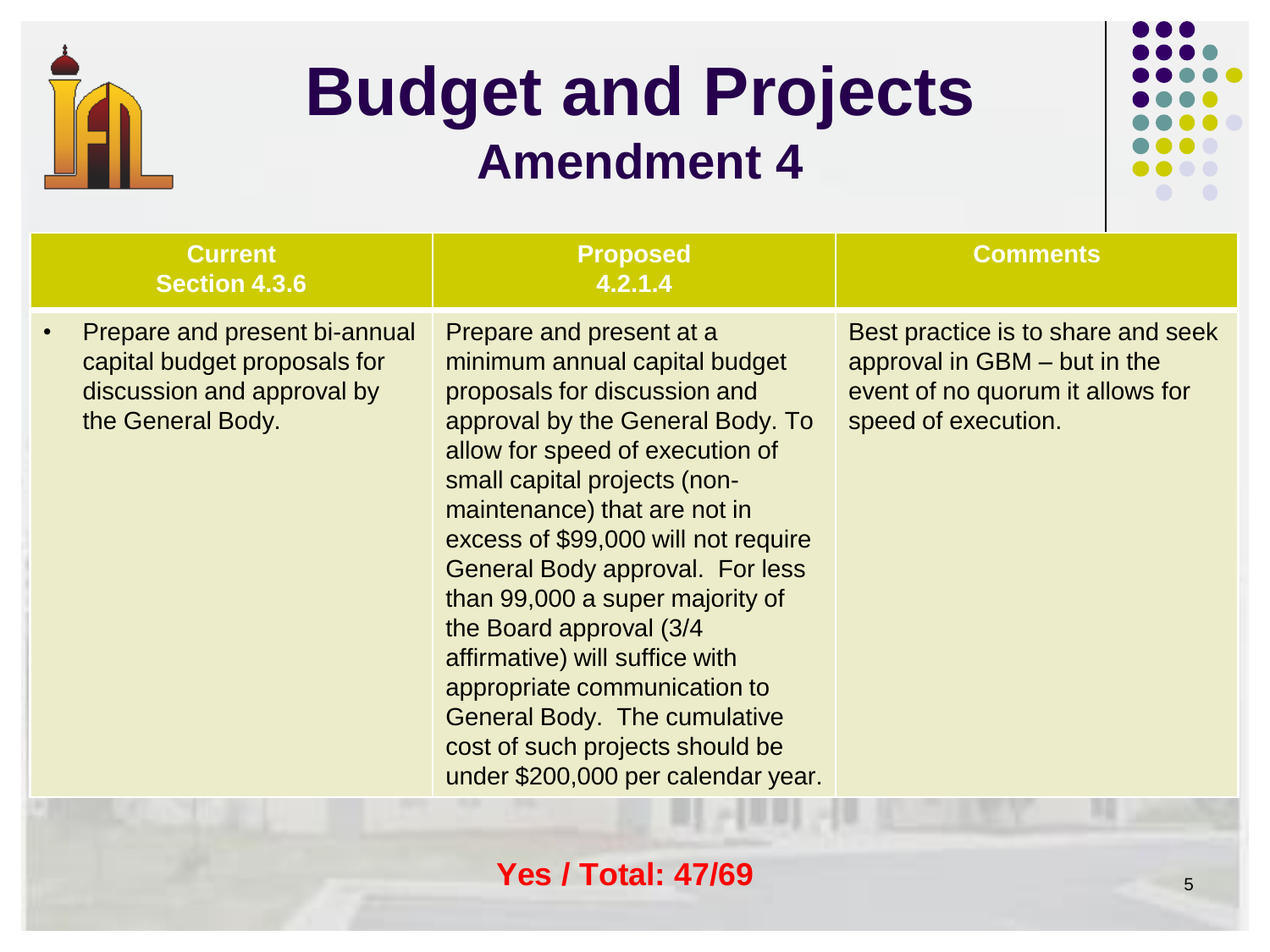

#### **EC Terms Amendment 5**



| <b>Current</b><br><b>Section 4.4.2</b>                                                                                                                               | <b>Proposed</b>                                                                                                                                                                                                | <b>Comments</b>                   |
|----------------------------------------------------------------------------------------------------------------------------------------------------------------------|----------------------------------------------------------------------------------------------------------------------------------------------------------------------------------------------------------------|-----------------------------------|
| The President of the Executive<br>Committee may not serve for<br>more than two (2) consecutive<br>terms in the position of President.                                | The President of the Executive<br>Committee will not serve for more<br>than two (2) consecutive or non-<br>consecutive terms in their lifetime.                                                                | Allow other leadership to develop |
| <b>Members of the Executive</b><br>Committee may not hold any<br><b>Executive Committee office</b><br>positions for more than a total<br>four (4) consecutive terms. | <b>Members of the Executive</b><br>Committee will not hold any<br><b>Executive Committee office</b><br>positions for more than a total<br>four (4) consecutive or non-<br>consecutive terms in their lifetime. |                                   |

#### **Yes / Total: 59/69**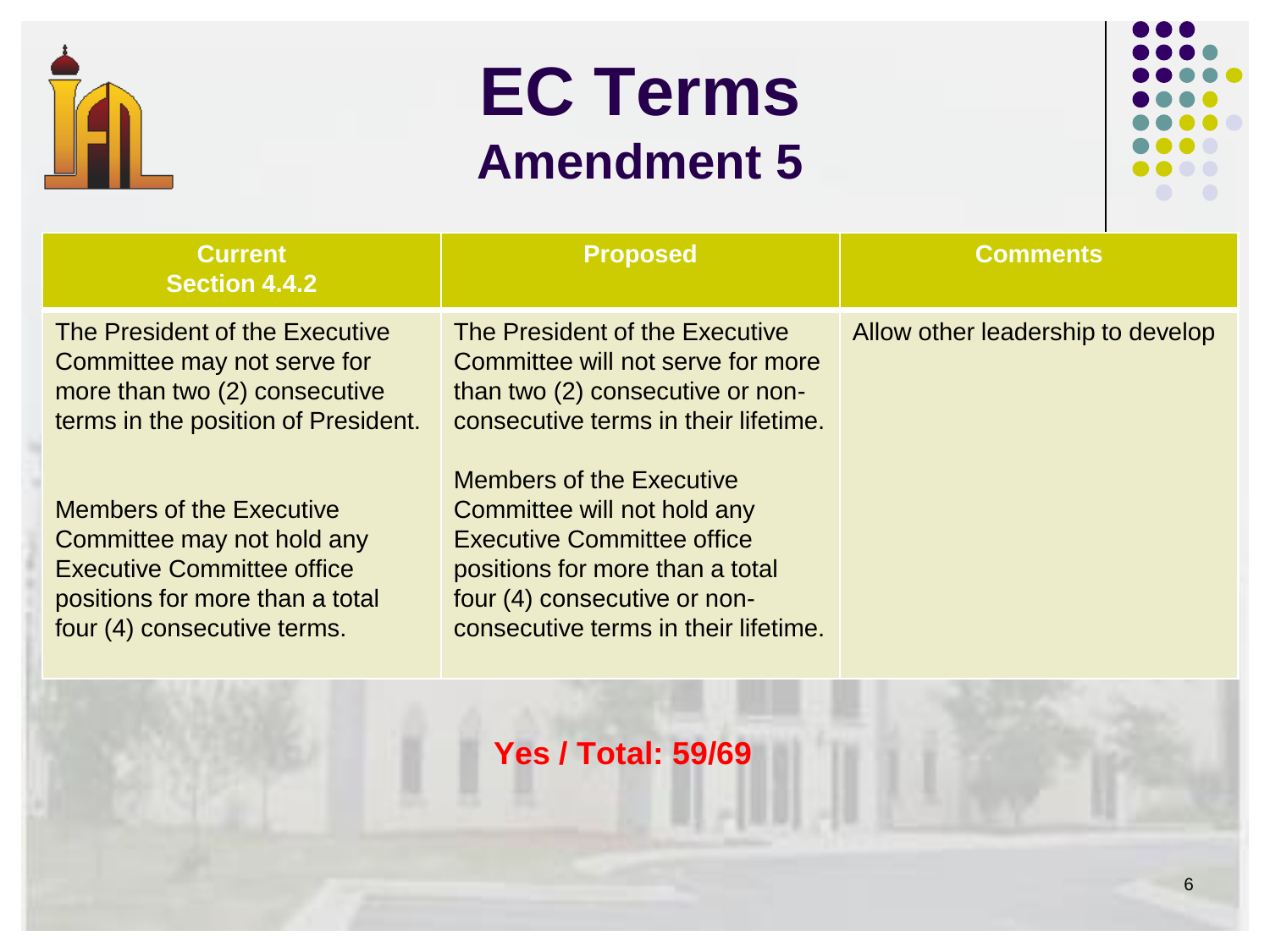

#### **Quorum Amendment 6**



| <b>Current</b><br><b>Section 6.3</b> | <b>Proposed</b><br>6.3.4                                                                                                                                                                                           | <b>Comments</b>                                     |
|--------------------------------------|--------------------------------------------------------------------------------------------------------------------------------------------------------------------------------------------------------------------|-----------------------------------------------------|
| None (adding new bullet)             | "Physical Presence" for quorum<br>purposes will also include<br>individuals who are in virtual<br>attendance via electronic media<br>with registration for the event to<br>be done prior to joining the<br>meeting | Ability to conduct business via<br>electronic media |
|                                      | <b>Yes / Total: 65/69</b>                                                                                                                                                                                          |                                                     |
|                                      |                                                                                                                                                                                                                    |                                                     |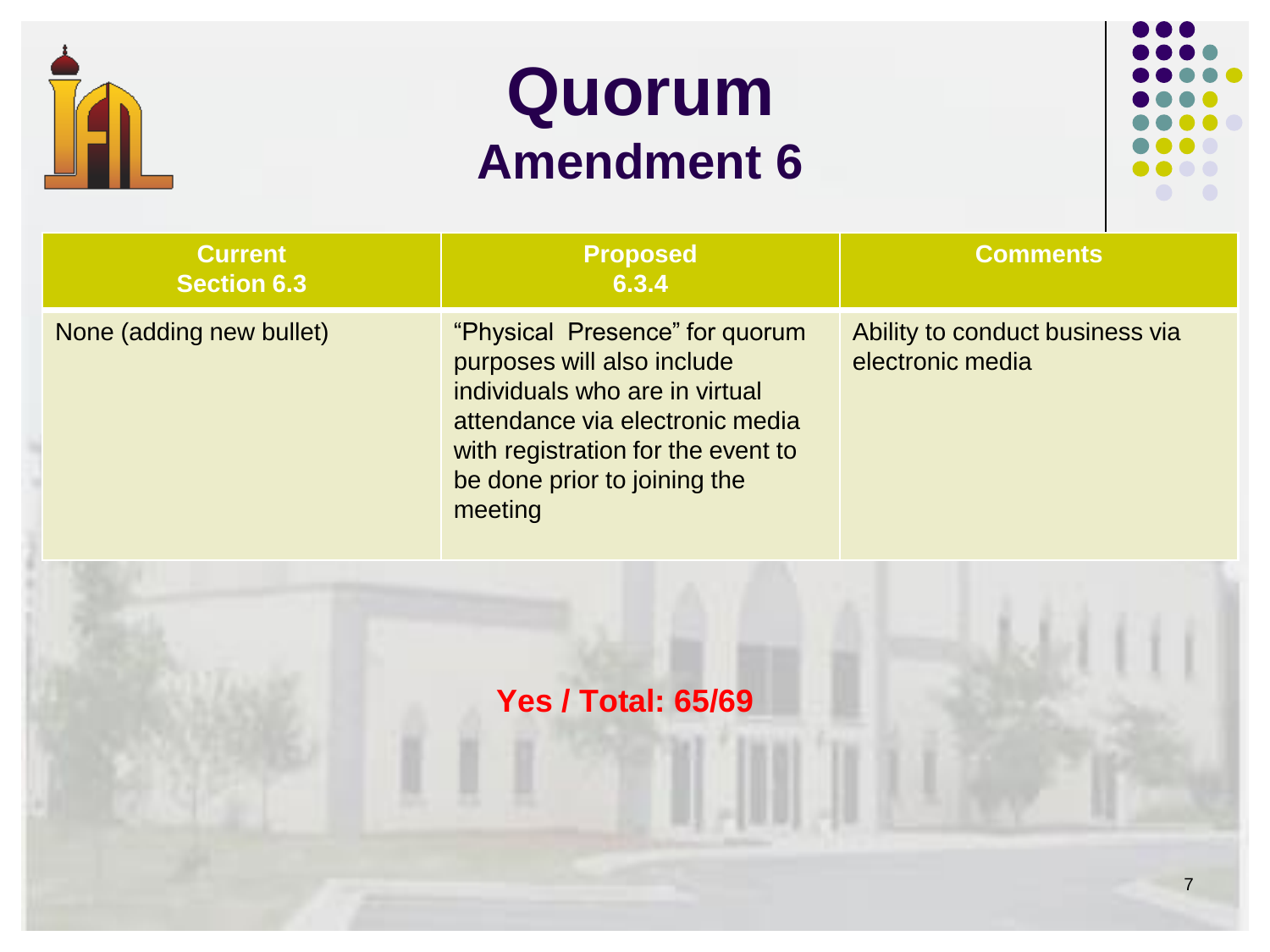

# **Absentee Ballots**

#### **Amendment 7**



| <b>Current</b><br>Section 6.4.1 | <b>Proposed</b>                                                                                                                                                         | <b>Comments</b>                         |
|---------------------------------|-------------------------------------------------------------------------------------------------------------------------------------------------------------------------|-----------------------------------------|
| No definition of proxy          | Proxy can only be presented by<br>immediate family for family members -<br>immediate family will include spouse,<br>children, and parents (18 years of age or<br>older) | Clear definition of who can be<br>proxy |

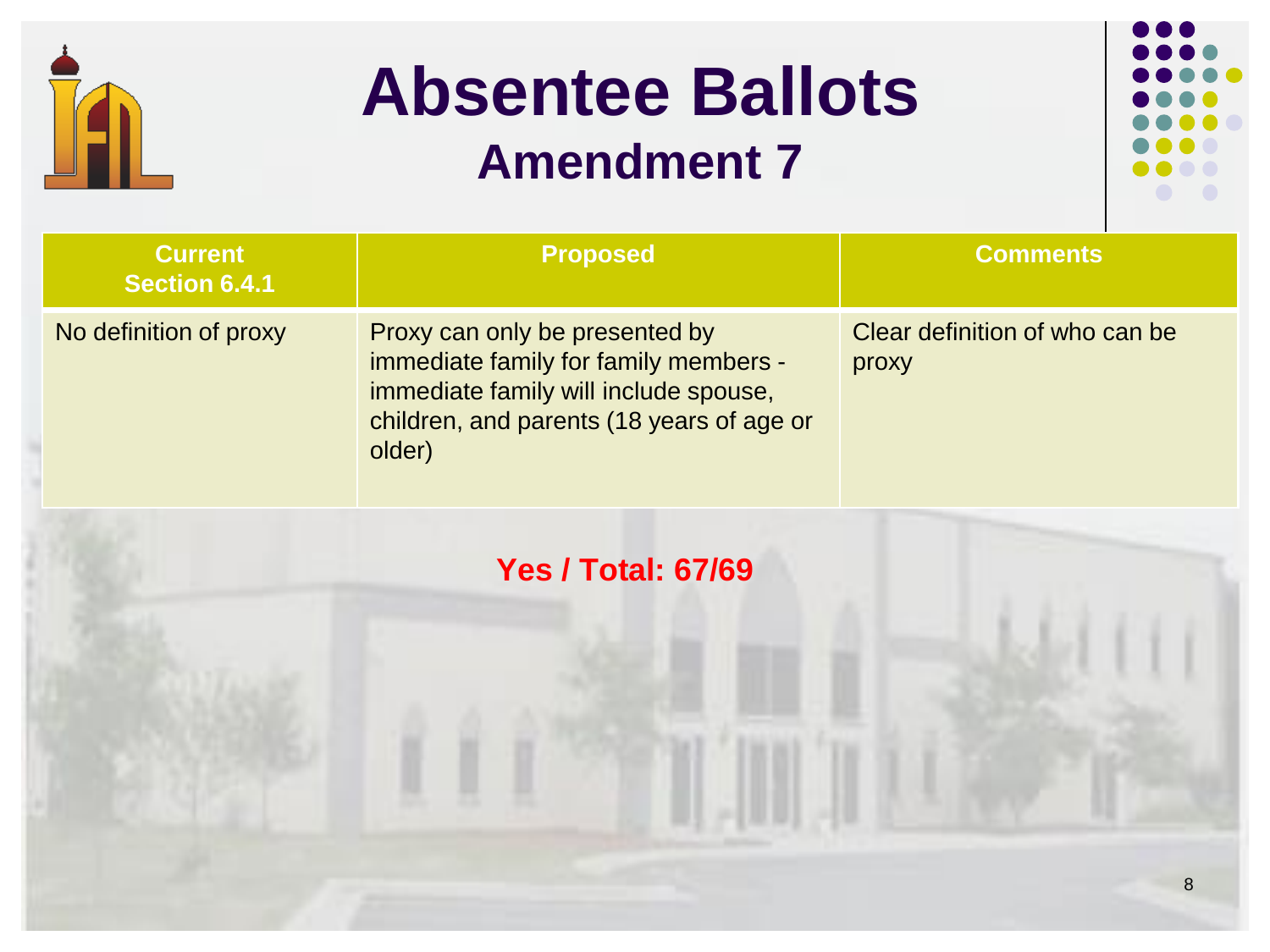

#### **Elections Amendment 8**



| <b>Current</b><br><b>Section 7.3</b>                        | <b>Proposed</b>                                                                                                                                                                                                                | <b>Comments</b>                                              |
|-------------------------------------------------------------|--------------------------------------------------------------------------------------------------------------------------------------------------------------------------------------------------------------------------------|--------------------------------------------------------------|
| None (adding new<br>verbiage)                               | A minimum of ten IFN members (in<br>good standing) need to nominate a<br>candidate for the person to be on the<br>ballot.<br>The nominees need to agree to a<br>$\bullet$<br>background check prior to being on the<br>ballot. | Institutionalize process being<br>used by election committee |
|                                                             | <b>Yes / Total: 64/69</b>                                                                                                                                                                                                      |                                                              |
| <b>Current</b><br><b>Section 7.5</b>                        | <b>Proposed</b>                                                                                                                                                                                                                | <b>Comments</b>                                              |
| One time adjustment to<br>stagger board member<br>elections | Section removed as it is no longer<br>required                                                                                                                                                                                 |                                                              |
|                                                             |                                                                                                                                                                                                                                | 9                                                            |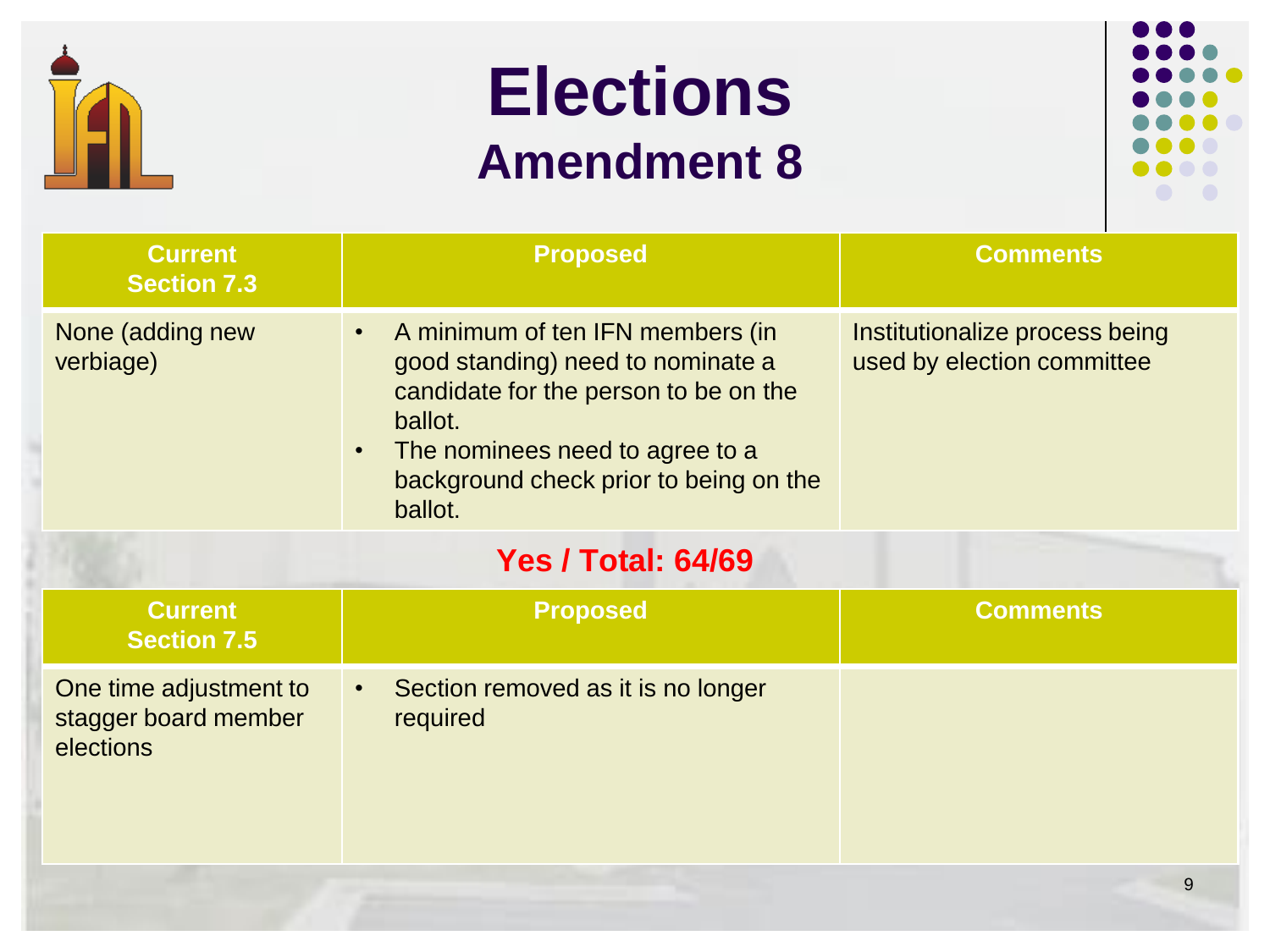

## **Elections Amendment 9**



| <b>Current</b><br><b>Section 4.4.1.4</b>                        | <b>Proposed</b>                                                                   | <b>Comments</b> |
|-----------------------------------------------------------------|-----------------------------------------------------------------------------------|-----------------|
| Have been a member for<br>the previous two<br>consecutive years | Have been a member for the two<br>consecutive years including the current<br>year | To clarify      |

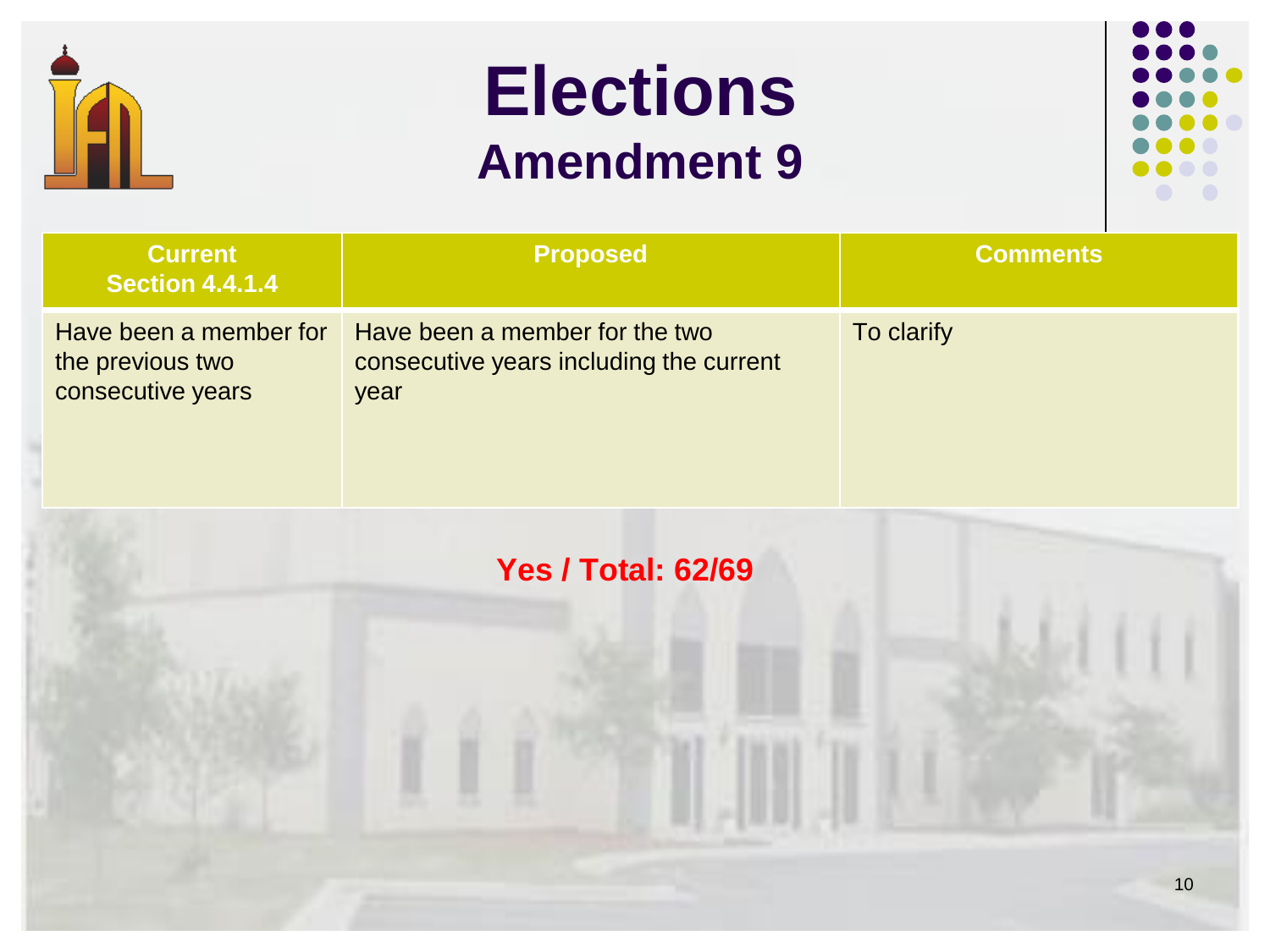

#### **Records Amendment 10**



| <b>Current</b><br><b>Section 10.2</b>                                                                                                                                                                                                                     | <b>Proposed</b>                                                                                                                                                                                                                                                                                                                                                                               | <b>Comments</b>                   |
|-----------------------------------------------------------------------------------------------------------------------------------------------------------------------------------------------------------------------------------------------------------|-----------------------------------------------------------------------------------------------------------------------------------------------------------------------------------------------------------------------------------------------------------------------------------------------------------------------------------------------------------------------------------------------|-----------------------------------|
| The Board of Trustees shall<br>maintain and keep the following<br>records permanently:<br>10.2.1 Annual approved budgets<br>and annual financial statements<br>10.2.2 Board meeting minutes<br>10.2.3 Board policies and<br>resolutions<br>10.2.4 By-laws | Add the following:<br>$\bullet$<br>10.2.5 All external audit statements<br>10.2.6 All policy documents signed and<br>acknowledged by office bearers<br>As part of the external audit the Board is<br>responsible to have an external party audit the<br>financial records and the record retention<br>compliance of the EC and the Board. Report<br>to be published at least every two years. | Institutionalize<br>best practice |

#### **Yes / Total: 67/69**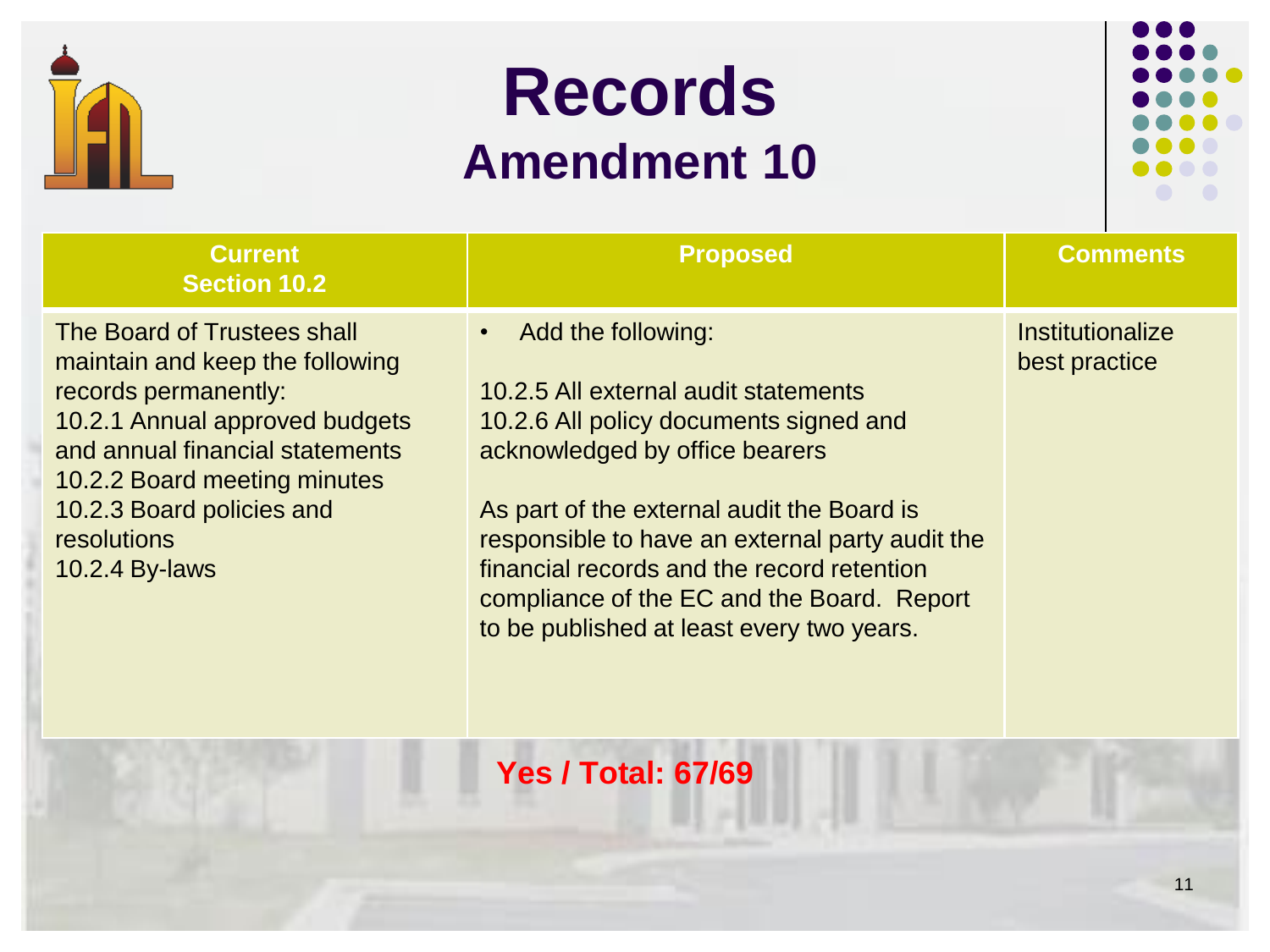

**Current Section New to add**

## **Committee Added Amendment 11**



**Proposed addition of Family Advocacy Committee**

- None (adding new committee in Section 5))
- The family advocacy committee is responsible for advocating for mental health, domestic issues and other family related issues to help improve the quality of life of members who may be under stress.
- 1. Develop a non-crisis hotline for the community of the IFN and its neighboring counties.
- 2. Provide assessment for potential safety risks of the client or any family member in the home.
- 3. Provide support and guidance to the client suitable to their needs and requests.
- 4. Educate the domestic violence and abuse to the clients about their rights and linked towards community resources in case safety is in jeopardy.
- 5. Screen mental health needs of clients and provide resources based on each client's need.
- 6. Confidentiality is a critical component of the team due to the sensitive nature of issues that are presented.
- 7. The committee will comprise of three (3) members: Chair of this committee, to be appointed by the President (in consultation with the EC) and two other members.

#### **Yes / Total: 66/69**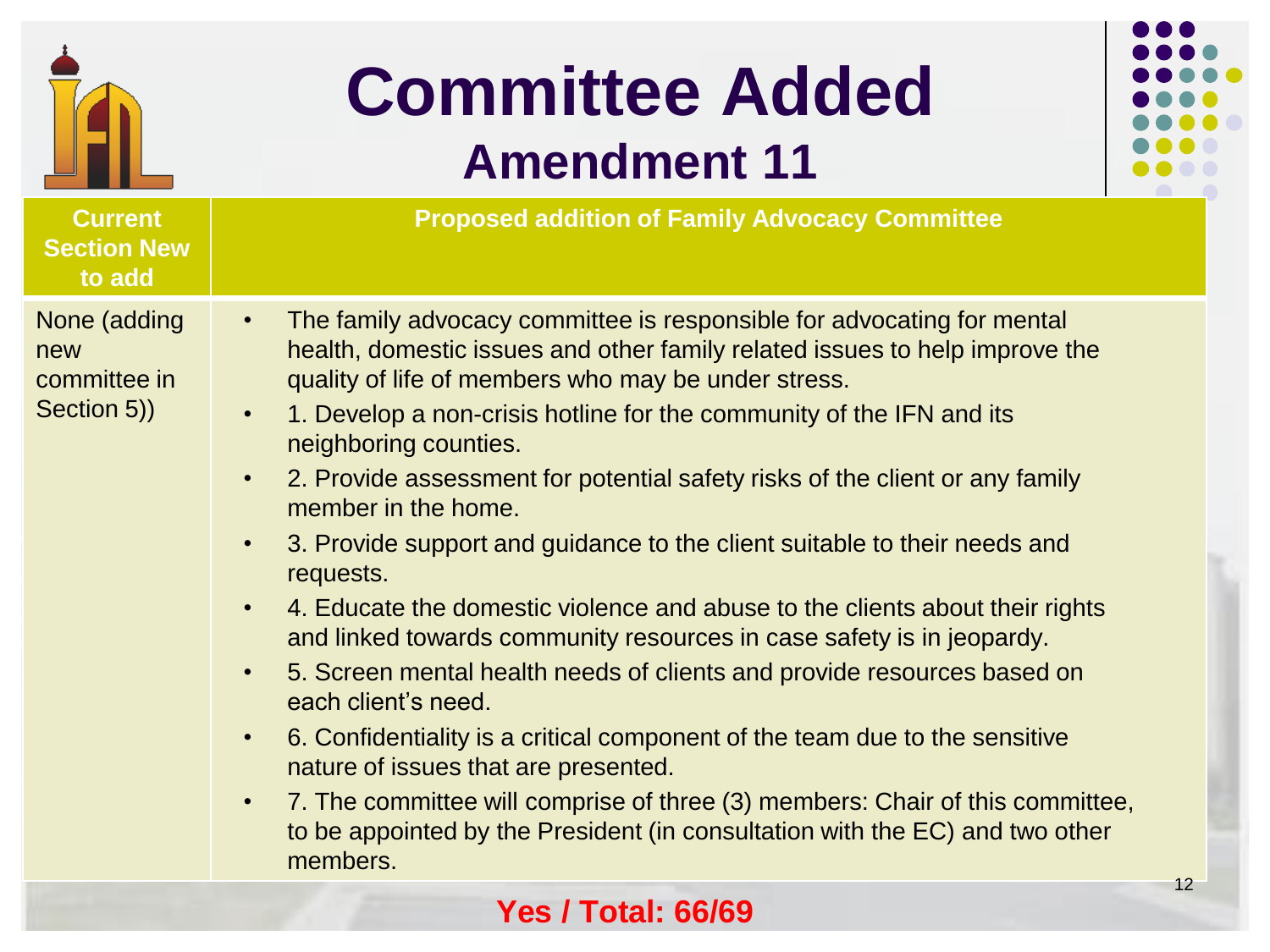

## **Amendments Amendment 12**



| <b>Current</b><br><b>Section 12.1</b>                                                           | <b>Proposed</b>                                                    |
|-------------------------------------------------------------------------------------------------|--------------------------------------------------------------------|
| Proposed amendments by:<br>BOT - 3/4 approval<br>$1_{\cdot}$<br>Members - 1/3<br>2 <sub>1</sub> | change the proposed amendments by members to 1/6 of all<br>members |